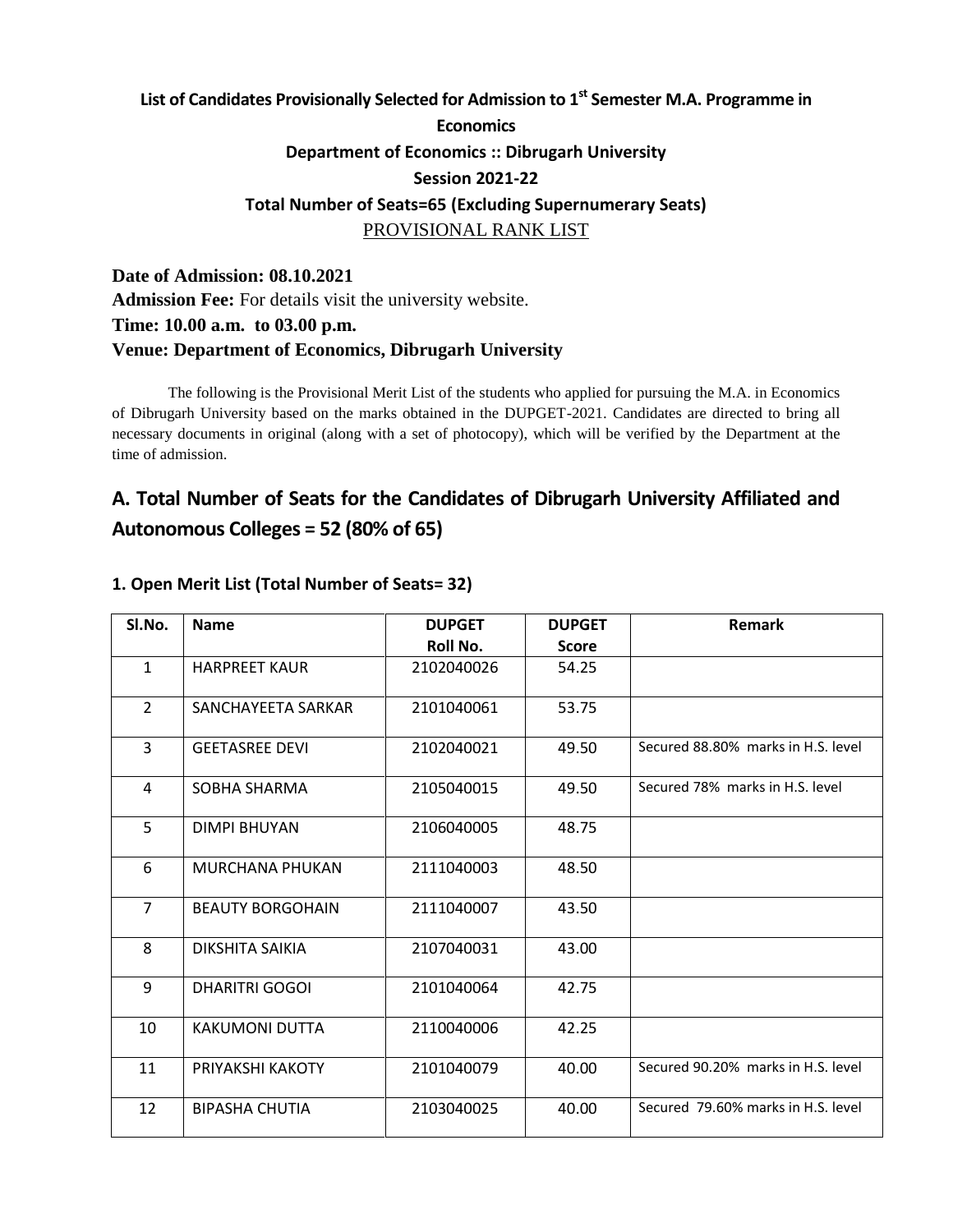| 13 | AJANITA BAISHYA                    | 2112040018 | 39.75 |                                    |
|----|------------------------------------|------------|-------|------------------------------------|
| 14 | SIMANTA HAZARIKA                   | 2104040010 | 39.25 |                                    |
| 15 | <b>ANKITA MAZUMDER</b>             | 2101040055 | 38.75 |                                    |
| 16 | PRONAMI SAIKIA                     | 2105040007 | 38.50 |                                    |
| 17 | PRAPTI PIASEE PATHAK               | 2107040028 | 38.25 |                                    |
| 18 | <b>JYOTISMAN BORAH</b>             | 2103040047 | 37.50 |                                    |
| 19 | <b>MAYURI DEY</b>                  | 2101040062 | 37.25 |                                    |
| 20 | <b>DHRUBAJYOTI</b><br>DULAKAKHORIA | 2109040010 | 36.75 |                                    |
| 21 | <b>DIPSIKHA NEOG</b>               | 2107040005 | 36.25 | Secured 84.02% marks in H.S. level |
| 22 | <b>ANKUR BORAH</b>                 | 2103040014 | 36.25 | Secured 77.60% marks in H.S. level |
| 23 | <b>ANKITA DUTTA</b>                | 2101040013 | 35.25 | Secured 91.80% marks in H.S. level |
| 24 | <b>DIPIKA DAS</b>                  | 2102040016 | 35.25 | Secured 79.% marks in H.S. level   |
| 25 | <b>BIDISHA BEZBARUAH</b>           | 2104040043 | 33.75 | Secured 86.40% marks in H.S. level |
| 26 | PIXY GOGOI                         | 2101040053 | 33.75 | Secured 84.80% marks in H.S. level |
| 27 | <b>GAYATRI CHARAIMORIA</b>         | 2111040011 | 33.50 |                                    |
| 28 | AJOY LIMBOO                        | 2107040017 | 33.00 | Secured 84.40% marks in H.S. level |
| 29 | <b>ANISHA NIROLA</b>               | 2102040033 | 33.00 | Secured 84% marks in H.S. level    |
| 30 | <b>NIKUNJ SHARMA</b>               | 2101040099 | 32.75 | Secured 90% marks in H.S. level    |

# **a. (i) OBC (Total Number of Seats= 08)**

| SI.No.       | <b>Name</b>          | <b>DUPGET Roll</b> | <b>DUPGET Score</b> | Remark                       |
|--------------|----------------------|--------------------|---------------------|------------------------------|
|              |                      | No.                |                     |                              |
|              | JERIFA MAHANTA       | 2102040017         | 32.75               | Secured 89.20% marks in H.S. |
|              |                      |                    |                     | level                        |
| $\mathbf{2}$ |                      |                    |                     |                              |
|              | PARISHMITA HAZARIKA  | 2105040018         | 31.25               |                              |
| 3            |                      |                    |                     |                              |
|              | <b>DEBAJIT GOGOI</b> | 2103040038         | 30.75               |                              |
| 4            |                      |                    |                     |                              |
|              | YUKTA DUTTA          | 2104040028         | 30.25               |                              |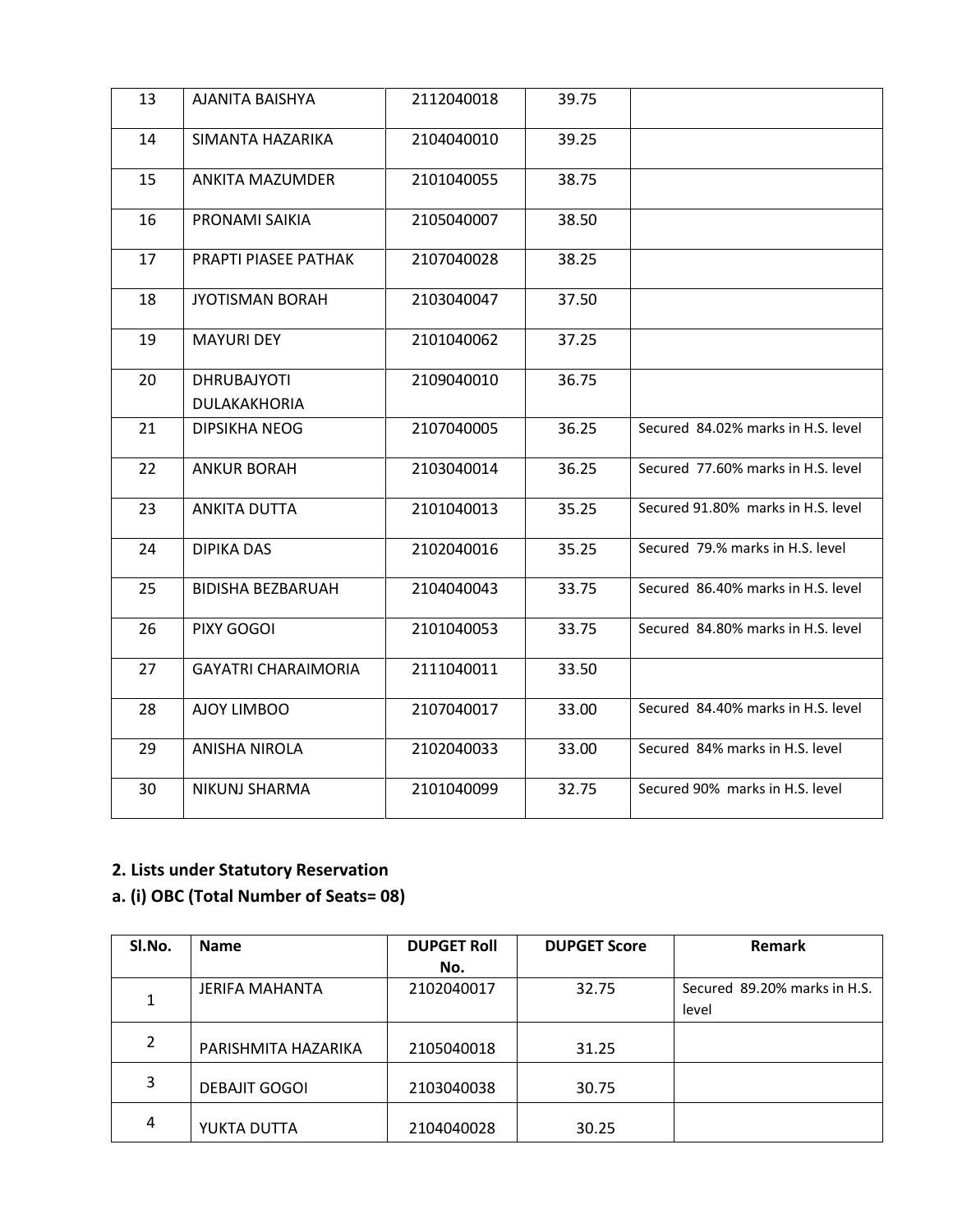| 5 | ANANYA CHETIA      | 2101040012 | 30.00 |                              |
|---|--------------------|------------|-------|------------------------------|
|   |                    |            |       | Secured 88.80% marks in H.S. |
| 6 | PURNATA BURAGOHAIN | 2103040008 | 29.75 | level                        |
|   |                    |            |       | Secured 84% marks in H.S.    |
|   | KABITA HATIMURIA   | 2103040020 | 29.75 | level                        |
|   |                    |            |       | Secured 79.60% marks in H.S. |
| 8 | PINKY KONWAR       | 2101040091 | 29.75 | level                        |

## **b. ST (P) (Total Number of Seats= 06)**

| SI.No.         | <b>Name</b>               | <b>DUPGET Roll</b> | <b>DUPGET Score</b> | Remark |
|----------------|---------------------------|--------------------|---------------------|--------|
|                |                           | No.                |                     |        |
| 1              | <b>BARNALI BASUMATARY</b> | 2107040006         | 28.00               |        |
| $\overline{2}$ | <b>SURUJ KUMAR DOLEY</b>  | 2103040023         | 27.25               |        |
| 3              | <b>TRISHNIKHA SONOWAL</b> | 2102040011         | 27.00               |        |
| 4              | PRARTHANA DHADUMIA        | 2101040028         | 23.00               |        |
| 5              | <b>ABHIJIT BORO</b>       | 2101040043         | 22.25               |        |
| 6              | <b>GHANASHYAM MILI</b>    | 2103040030         | 22.00               |        |

### **c. SC (Total Number of Seats= 04)**

| SI.No. | <b>Name</b>       | <b>DUPGET Roll</b> | <b>DUPGET Score</b> | Remark |
|--------|-------------------|--------------------|---------------------|--------|
|        |                   | No.                |                     |        |
| 1      | ANUMITA BISWAS    | 2101040066         | 26.75               |        |
| 2      | <b>SUBHAM DAS</b> | 2101040038         | 26.50               |        |
| 3      | <b>SUROJ DAS</b>  | 2101040021         | 26.25               |        |
| 4      | PARISHMITA DAS    | 2103040049         | 25.50               |        |

# **d. ST (H) ( Total Number of Seats= 02)**

| SI.No. | <b>Name</b>           | <b>DUPGET Roll</b><br>No. | <b>DUPGET Score</b> | <b>Remark</b> |
|--------|-----------------------|---------------------------|---------------------|---------------|
| 1      | <b>UPASHANA NOKTE</b> | 2101040048                | 17.75               |               |
| 2      | PUJA SHYAM            | 2101040034                | 11.25               |               |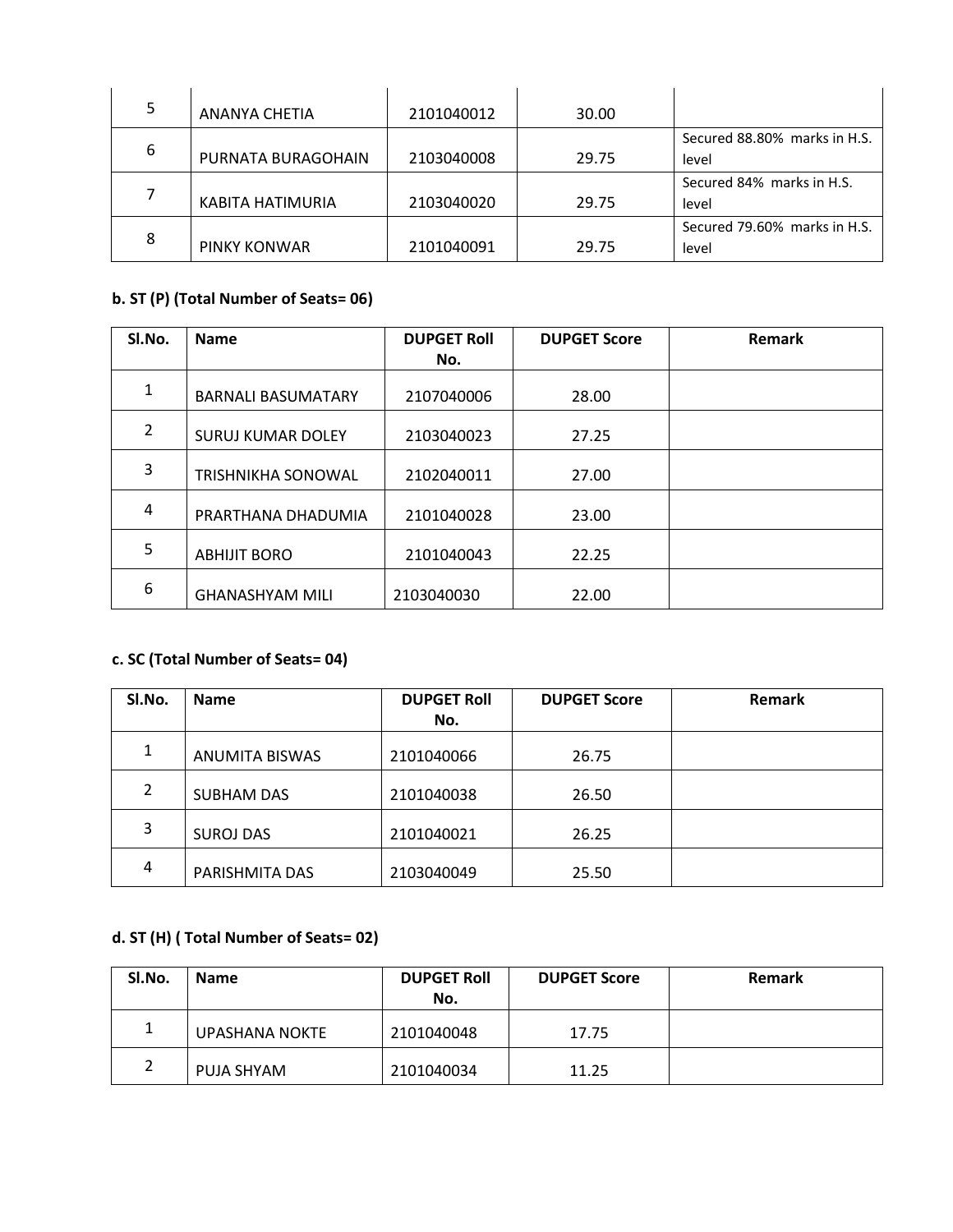### **3. List under Economically Weaker Section Category (Total Number of Seats =05)**

| SI.No.         | <b>Name</b>             | <b>DUPGET Roll</b> | <b>DUPGET Score</b> | Remark |
|----------------|-------------------------|--------------------|---------------------|--------|
|                |                         | No.                |                     |        |
| 1              | ANANYA MAHANTA          | 2107040019         | 32.50               |        |
| $\overline{2}$ | AFRUZA SULTANA HAZARIKA | 2109040028         | 32.25               |        |
| 3              | <b>KANKANA TAMULI</b>   | 2104040040         | 31.75               |        |
| 4              | ROZEE RANI SARMAH       | 2106040001         | 30.50               |        |
| 5              | <b>NAYANMONI SAIKIA</b> | 2109040008         | 29.00               |        |

### **4. Differently- abled category**

| SI.No. | <b>Name</b>              | <b>DUPGET Roll</b><br>No. | <b>DUPGET Score</b> | <b>Remark</b> |
|--------|--------------------------|---------------------------|---------------------|---------------|
|        | <b>SWAPNASHREE BORAH</b> | 2109040030                | 8.75                |               |

### **5. Central quota**

### **(i) Tea & Ex-Tea Community (Supernumerary)**

| SI.No.      | <b>Name</b>    | <b>DUPGET Roll No.</b> | <b>DUPGET Score</b> | <b>Remark</b> |
|-------------|----------------|------------------------|---------------------|---------------|
|             | SUKANYA KURMI  | 2102040006             | 15.50               |               |
| (ii) Sports |                |                        |                     |               |
| SI.No.      | <b>Name</b>    | <b>DUPGET Roll No.</b> | <b>DUPGET Score</b> | Remark        |
|             | ABHISHEK DUTTA | 2107040010             | 10.75               |               |

# **B. Total Number of Seats Reserved for the Candidates of Other Universities = 13 (20% of 65)**

### **1. Open Merit List (Total Number of Seats = 08)**

| SI.No.         | <b>Name</b>              | <b>Entrance Roll</b><br>No. | <b>DUPGET Score</b> | Remark          |
|----------------|--------------------------|-----------------------------|---------------------|-----------------|
| $\mathbf{1}$   | <b>JYOTISMITA SAIKIA</b> | 2104040039                  | 65.50               |                 |
| $\overline{2}$ | <b>MARJINA BEGUM</b>     | 2112040121                  | 55.50               |                 |
| 3              | PORI BORAH               | 2112040141                  | 53.75               |                 |
| 4              | NAINA ARIF               | 2112040090                  | 52.00               |                 |
| 5              | <b>MOKIBUR KHAN</b>      | 2112040149                  | 51.25               |                 |
| 6              | <b>KASTURI SHIVAM</b>    | 2112040055                  | 50.75               |                 |
|                |                          |                             |                     | Secured 90%     |
| 7              |                          |                             |                     | marks in the HS |
|                | <b>HEMANTA SEDAI</b>     | 2101040094                  | 47.25               | examination     |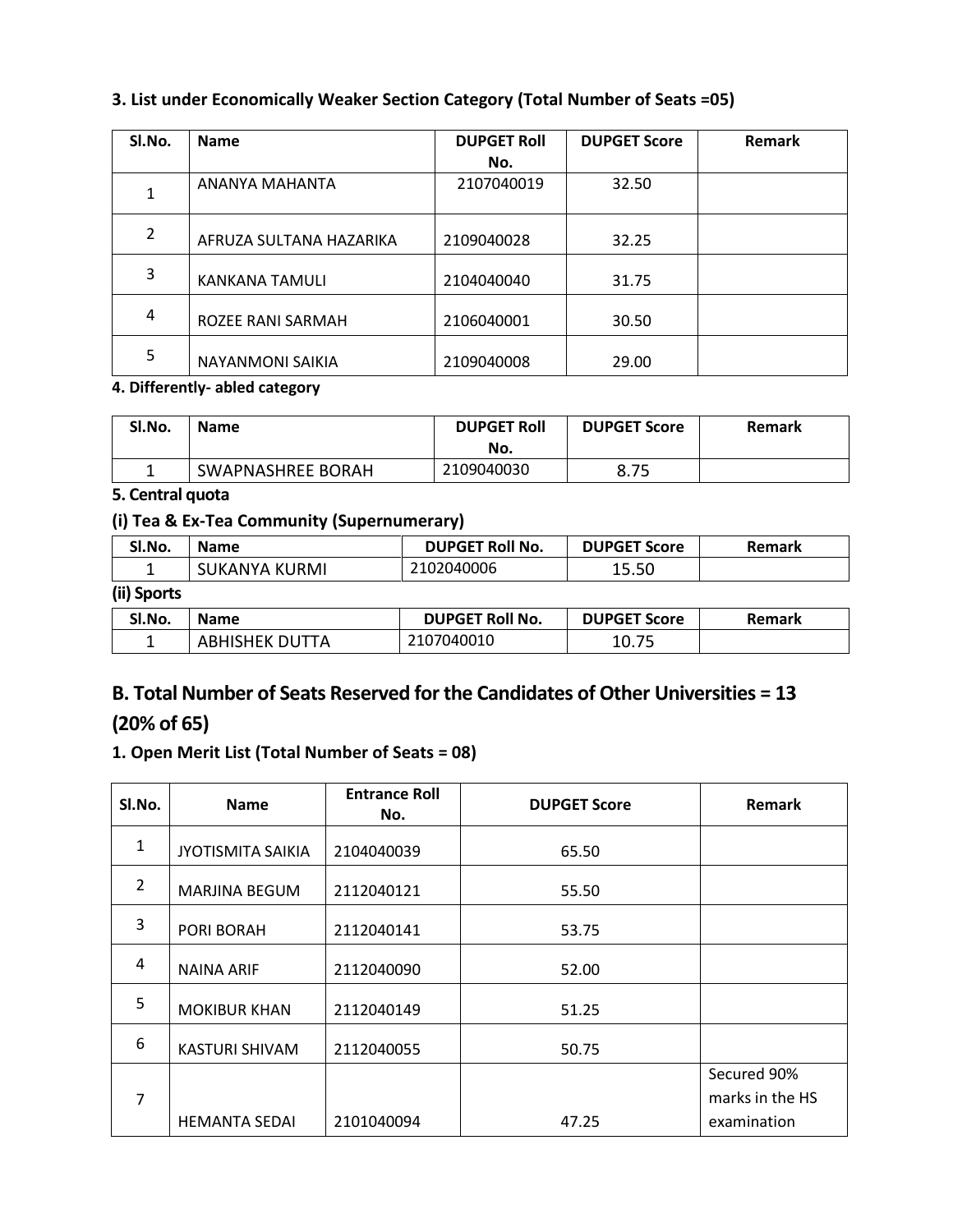|                 |            |       | Secured 75.80%  |
|-----------------|------------|-------|-----------------|
| PRADYUMNA       |            |       | marks in the HS |
| <b>TALUKDAR</b> | 2112040022 | 47.25 | examination     |

### **a. OBC (Total Number of Seats= 02)**

| SI.No. | <b>Name</b>             | <b>Entrance Roll</b><br>No. | <b>DUPGET Score</b> |                 |
|--------|-------------------------|-----------------------------|---------------------|-----------------|
|        |                         |                             |                     | Secured 91.6%   |
| 1      |                         |                             |                     | marks in the HS |
|        | ACHINTA GOGOI           | 2112040140                  | 46.00               | examination     |
|        |                         |                             |                     | Secured 75.80%  |
|        |                         |                             |                     | marks in the HS |
|        | <b>HRISHIKESH DUTTA</b> | 2112040157                  | 46.00               | examination     |

## **b. ST (P) (Total Number of Seats= 01)**

| SI.No. | <b>Name</b>        | <b>Entrance Roll No.</b> | <b>DUPGET Score</b> | <b>Remark</b> |
|--------|--------------------|--------------------------|---------------------|---------------|
|        | <b>JESMIN BORO</b> | 2112040126               | 37.25               |               |

### **c. SC (Total Number of Seats= 01)**

| Sl.No. | <b>Name</b>            | <b>Entrance Roll</b><br>No. | <b>DUPGET Score</b> | <b>Remark</b> |
|--------|------------------------|-----------------------------|---------------------|---------------|
|        | <b>MAYURIMA BISWAS</b> | 2112040056                  | 42.00               |               |

### **d. ST (H) (Total Number of Seats= 01)**

| Sl.No. | <b>Name</b>          | <b>Entrance Roll No.</b> | <b>DUPGET Score</b> | Remark |
|--------|----------------------|--------------------------|---------------------|--------|
|        | <b>ANALI PHONGLO</b> | 2112040011               | 18.00               |        |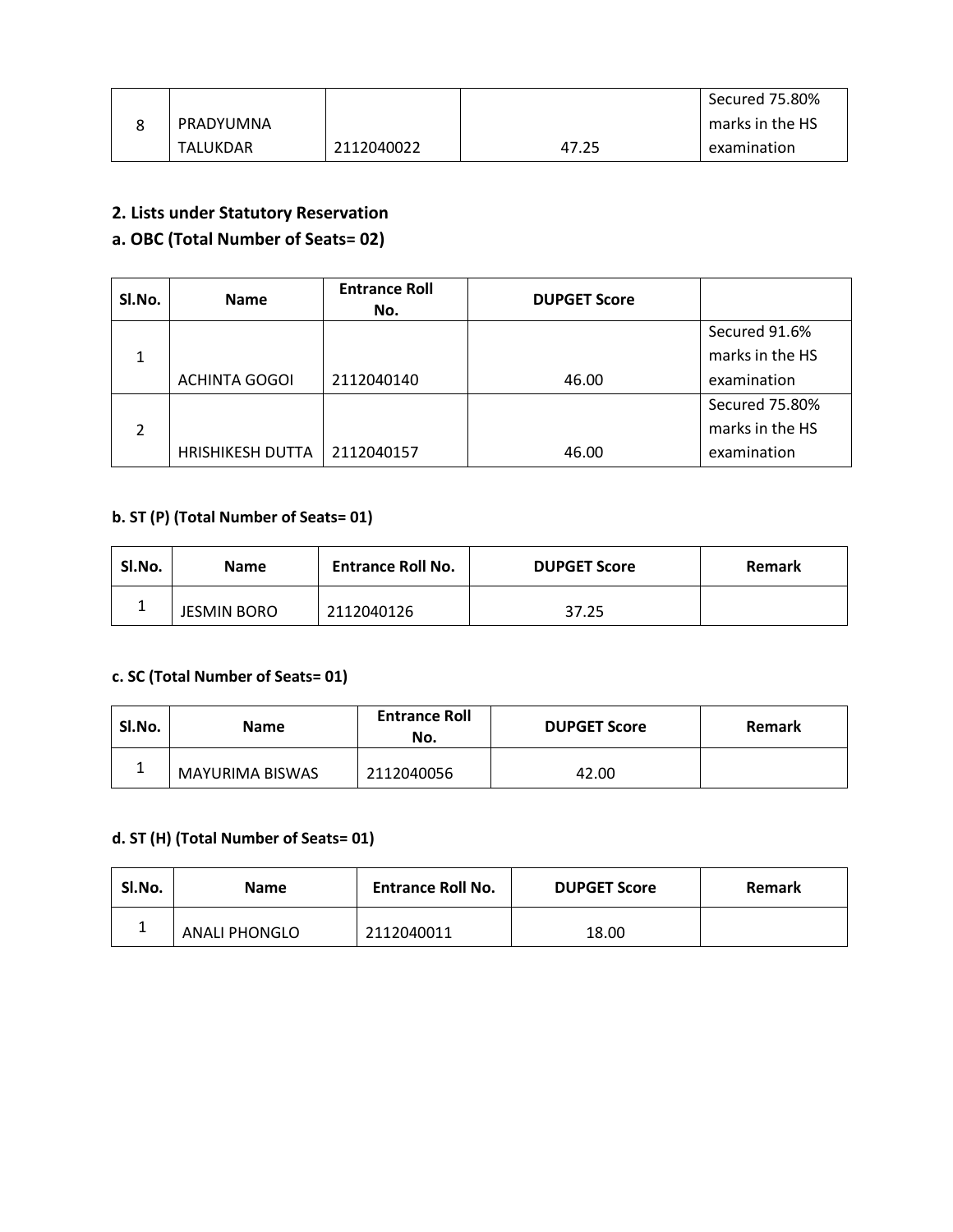| Sl. No. | <b>Name</b>        | <b>Entrance Roll No.</b> | <b>DUPGET Score</b> | <b>Remark</b> |
|---------|--------------------|--------------------------|---------------------|---------------|
|         | <b>MADHUMANTI</b>  | 2112040023               |                     |               |
|         | <b>CHAKRABORTY</b> |                          | 44.50               |               |
|         |                    | 2112040053               |                     |               |
| ∸       | DIKSHITA DAS       |                          | 39.75               |               |

## **3. List under Economically Weaker Section Category (Total Number of Seats =02)**

# **c. Waiting List for the Candidates of Dibrugarh University Affiliated and Autonomous Colleges**

### **1. Open Merit List**

| SI.No.         | <b>Name</b>             | <b>DUPGET Roll No.</b> | <b>DUPGET Score</b> | <b>Remark</b>                         |
|----------------|-------------------------|------------------------|---------------------|---------------------------------------|
| $\mathbf{1}$   | <b>SWARUPA ROY</b>      | 2101040083             | 32.50               |                                       |
| $\overline{2}$ | <b>STELLA EDDLA</b>     | 2102040038             | 31.75               |                                       |
| 3              | <b>DEEPSIKHA BARUAH</b> | 2101040004             | 29.25               |                                       |
| 4              | <b>MONUJ CHETIA</b>     | 2111040009             | 28.75               |                                       |
| 5              | <b>ISHANEE DUTTA</b>    | 2104040038             | 28.50               | Secured 88.20%<br>marks in H.S. level |
| 6              | <b>MUNMI SAIKIA</b>     | 2104040021             | 28.50               | Secured 79%<br>marks in H.S. level    |
| $\overline{7}$ | PRITISHA BORUAH         |                        | 27.75               | Secured 87.6%<br>marks in H.S. level  |
| 8              | <b>SAURAV CHETRY</b>    | 2101040041             | 27.75               | Secured 66%<br>marks in H.S. level    |
| 9              | <b>SIMI BHARALI</b>     | 2101040065             | 27.50               | Secured 75%<br>marks in H.S. level    |
| 10             | <b>SURAJ TELI</b>       | 2101040056             | 27.50               | Secured 46.60%<br>marks in H.S. level |
| 11             | <b>NISHA DAS</b>        | 2102040037             | 27.25               | Secured 89.20%<br>marks in H.S. level |
| 12             | <b>DEEPJYOTI DUTTA</b>  | 2111040002             | 27.25               | Secured 81.40%<br>marks in H.S. level |
| 13             | <b>ANANYA BORA</b>      | 2107040018             | 27.25               | Secured 74.60%<br>marks in H.S. level |
| 14             | <b>KHYATI SAIKIA</b>    | 2106040014             | 27.00               | Secured 94%<br>marks in H.S. level    |
| 15             | <b>CHIRANJIB SAIKIA</b> | 2109040039             | 27.00               | Secured 80.80%<br>marks in H.S. level |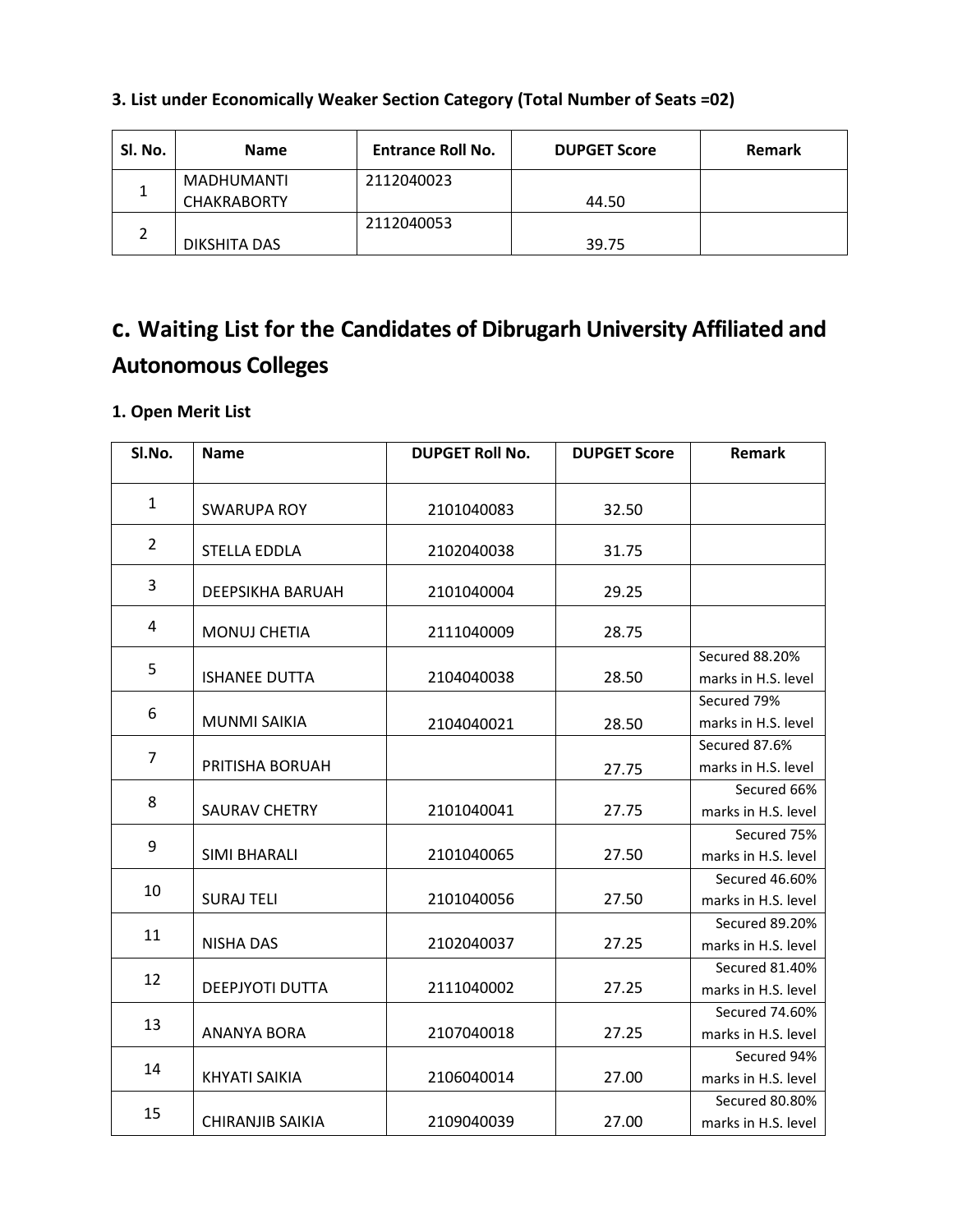| 16 |                           |            |       | Secured 74%         |
|----|---------------------------|------------|-------|---------------------|
|    | <b>KHEMI BARUAH</b>       | 2104040032 | 27.00 | marks in H.S. level |
| 17 |                           |            |       | Secure83.2%         |
|    | SABRINA BEGUM             | 2109040018 | 26.75 | marks in H.S. level |
| 18 |                           |            |       | Secure 80% marks    |
|    | PRASTUTI GOGOI            | 2102040020 | 26.75 | in H.S. level       |
| 19 |                           |            |       | Secure93.8%         |
|    | <b>SMRITI MISHRA</b>      | 2101040051 | 26.50 | marks in H.S. level |
| 20 |                           |            |       | Secure88.6%         |
|    | MRIDUSMITA BORAH          | 2102040031 | 26.50 | marks in H.S. level |
| 21 |                           |            |       | Secure85.2%         |
|    | PALLAVI DEVI              | 2102040002 | 26.50 | marks in H.S. level |
| 22 |                           |            |       |                     |
|    | SIKHA SAHU                | 2104040029 | 26.25 |                     |
| 23 |                           |            |       | Secure90.6%         |
|    | MAMATA JAISWAL            | 2101040016 | 26.00 | marks in H.S. level |
| 24 | <b>MOYURI SAIKIA</b>      | 2105040016 | 26.00 | Secure85.0%         |
|    |                           |            |       | marks in H.S. level |
| 25 |                           |            |       | Secure76.4%         |
|    | <b>RAHUL MURAH</b>        | 2101040005 | 26.00 | marks in H.S. level |
| 26 |                           |            |       | Secure 74.2%        |
|    | <b>RAKHIMONI BORA</b>     | 2102040036 | 26.00 | marks in H.S. level |
| 27 |                           |            |       | Secure 72% marks    |
|    | SIMADRI BORCHETIA         | 2104040035 | 26.00 | in H.S. level       |
| 28 |                           |            |       | Secure82.6%         |
|    | <b>ALINDITA BORGOHAIN</b> | 2105040014 | 25.75 | marks in H.S. level |
| 29 |                           |            |       | Secure 73% marks    |
|    | <b>ALISHA PAUL</b>        | 2101040024 | 25.75 | in H.S. level       |

**a. OBC**

| SI.No.         | <b>Name</b>             | <b>DUPGET Roll No.</b> | <b>DUPGET Score</b> | <b>Remark</b>       |
|----------------|-------------------------|------------------------|---------------------|---------------------|
|                |                         |                        |                     |                     |
| 1              | <b>DEEPSIKHA BARUAH</b> | 2101040004             | 29.25               |                     |
| $\overline{2}$ | <b>MONUJ CHETIA</b>     | 2111040009             | 28.75               |                     |
| 3              | <b>ISHANEE DUTTA</b>    | 2104040038             | 28.50               |                     |
| 4              | <b>SAURAV CHETRY</b>    | 2101040041             | 27.75               |                     |
|                |                         |                        |                     | Secure 75% marks    |
| 5              | SIMI BHARALI            | 2101040065             | 27.50               | in H.S. level       |
|                |                         |                        |                     | Secure 46.6%        |
| 6              | <b>SURAJ TELI</b>       | 2101040056             | 27.50               | marks in H.S. level |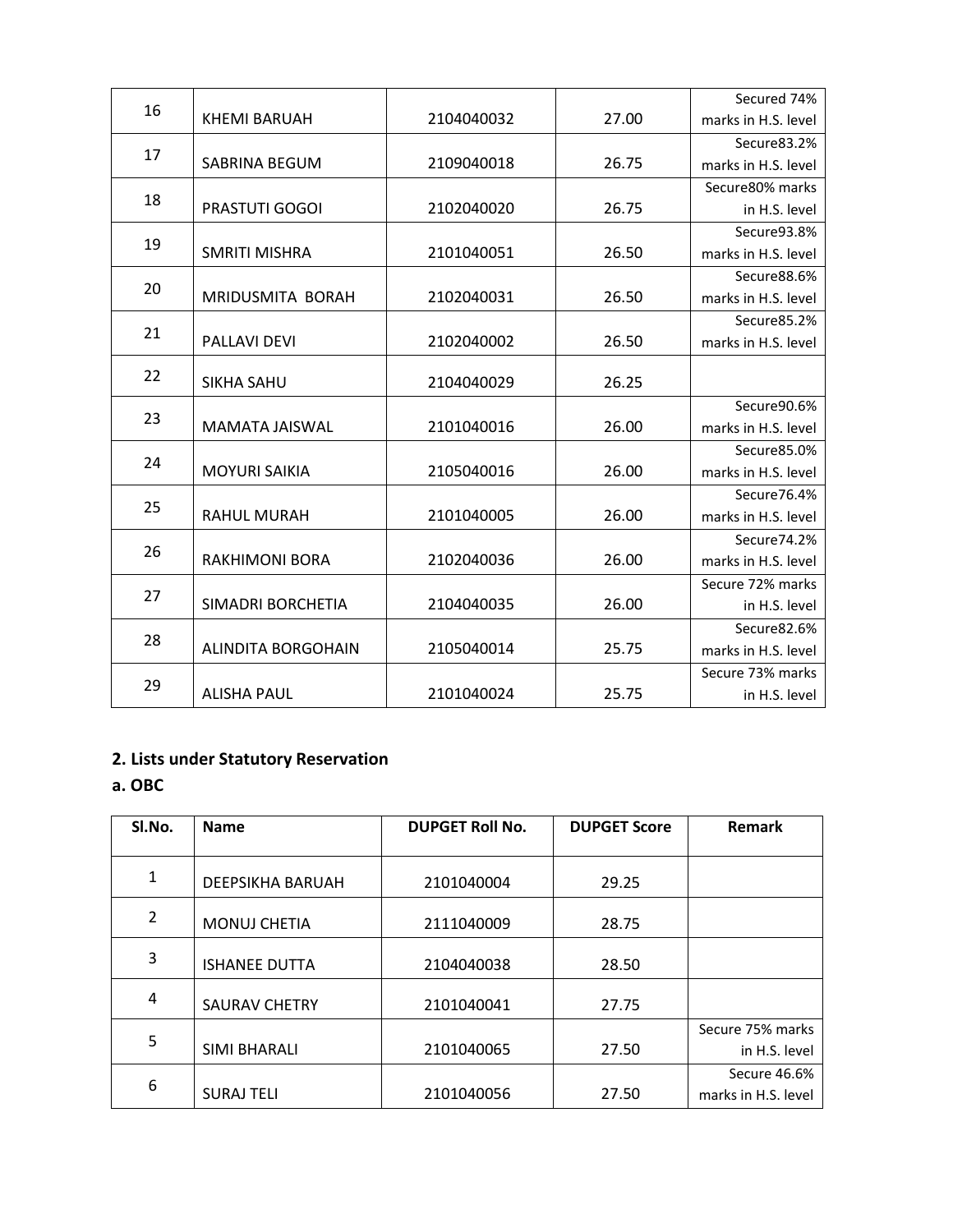|    |                         |            |       | Secure81.4%         |
|----|-------------------------|------------|-------|---------------------|
| 7  | DEEPJYOTI DUTTA         | 2111040002 | 27.25 | marks in H.S. level |
|    |                         |            |       | Secure 74.6%        |
| 8  | ANANYA BORA             | 2107040018 | 27.25 | marks in H.S. level |
|    |                         |            |       | Secure 94% marks    |
| 9  | KHYATI SAIKIA           | 2106040014 | 27.00 | in H.S. level       |
|    |                         |            |       | Secure80.8%         |
| 10 | <b>CHIRANJIB SAIKIA</b> | 2109040039 | 27.00 | marks in H.S. level |
|    |                         |            |       | Secure 74% marks    |
| 11 | <b>KHEMI BARUAH</b>     | 2104040032 | 27.00 | in H.S. level       |

## **b. ST (P)**

| SI.No. | <b>Name</b>             | <b>DUPGET Roll No.</b> | <b>DUPGET Score</b> | <b>Remark</b>       |
|--------|-------------------------|------------------------|---------------------|---------------------|
|        |                         |                        |                     |                     |
| 1      | <b>NOMI SONOWAL</b>     | 2101040006             | 18.75               |                     |
| 2      | TOPON DHADUMIA          | 2101040023             | 18.25               |                     |
|        |                         |                        |                     | Secured 66.8 %      |
| 3      | <b>SUSHANTA CHINTEY</b> | 2109040016             | 18.00               | marks in H.S. level |
|        |                         |                        |                     | Secured 56.8%       |
| 4      | CHANAKYA KAMAN          | 2101040042             | 18.00               | marks in H.S. level |
| 5      |                         |                        |                     | Secured 84.8%       |
|        | <b>DREAMLY MORANG</b>   | 2109040025             | 17.25               | marks in H.S. level |
|        |                         |                        |                     | Secured 74.6%       |
| 6      | <b>MUN KUMAR NARAH</b>  | 2108040006             | 17.25               | marks in H.S. level |

### **c. SC**

| SI.No. | <b>Name</b>            | <b>DUPGET Roll No.</b> | <b>DUPGET</b> | <b>Remark</b>       |
|--------|------------------------|------------------------|---------------|---------------------|
|        |                        |                        | <b>Score</b>  |                     |
|        |                        |                        |               | Secured 64.4% marks |
| 1      | <b>DIBYASRI DAS</b>    | 2107040016             | 24.00         | in H.S. level       |
|        |                        |                        |               | Secured 56.2% marks |
| 2      | <b>GITASHRI DAS</b>    | 2107040043             | 24.00         | in H.S. level       |
| 3      |                        |                        |               |                     |
|        | PRATIKSHA DAS          | 2103040022             | 23.75         |                     |
|        |                        |                        |               | Secured 66.2% marks |
| 4      | <b>DEBA PRATIM DAS</b> | 2104040005             | 20.00         | in H.S. level       |
|        |                        |                        |               | Secured 60.1% marks |
| 5      | <b>GOBINDA DAS</b>     | 2101040072             | 20.00         | in H.S. level       |

# **d. ST(H)**

No eligible Applicant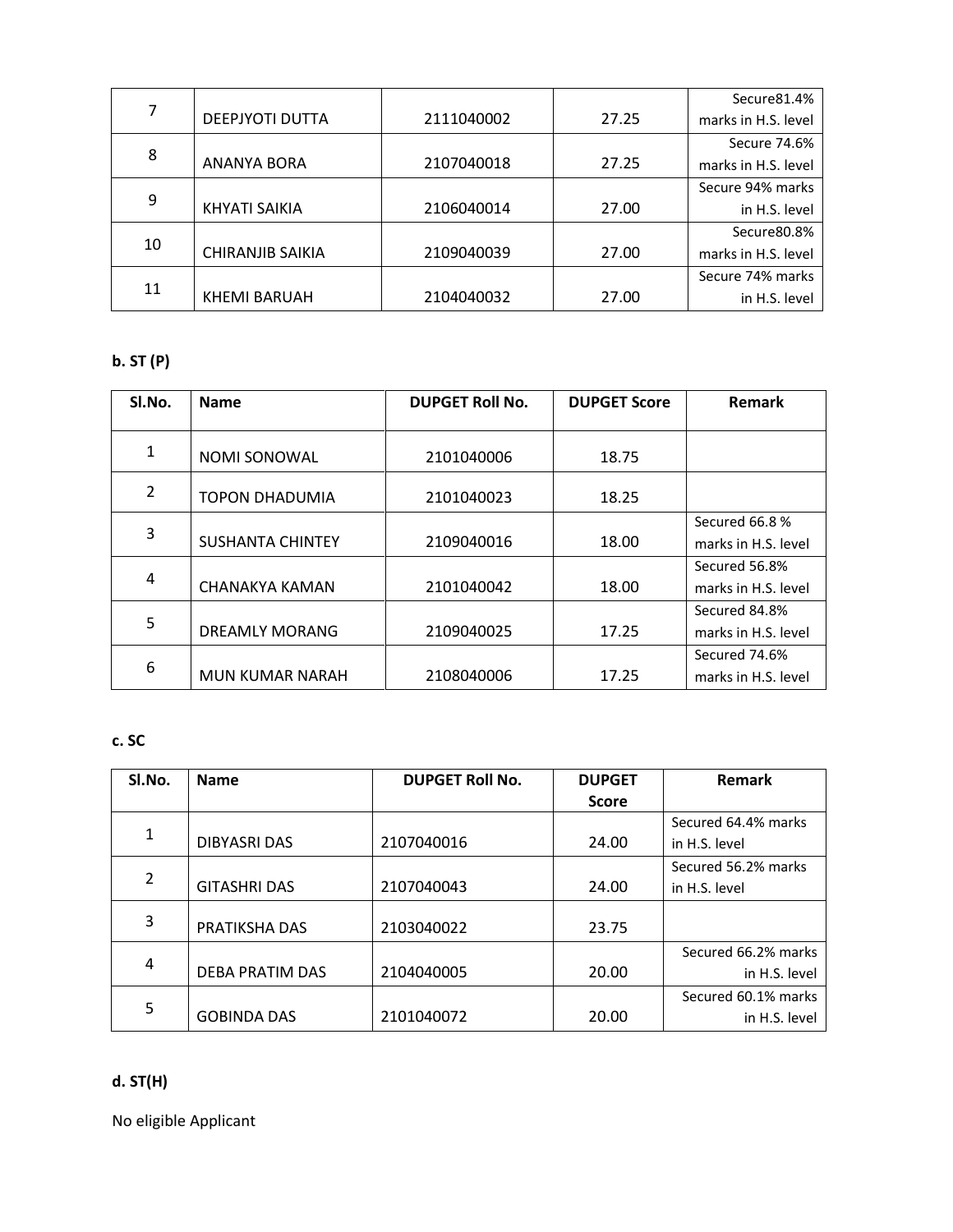### **e. Economically Weaker Section**

| SI.No.         | <b>Name</b>         | <b>DUPGET Roll</b> | <b>DUPGET Score</b> | Remark                               |
|----------------|---------------------|--------------------|---------------------|--------------------------------------|
|                |                     | No.                |                     |                                      |
| 1              | <b>MUNMI SAIKIA</b> | 2104040021         | 28.50               |                                      |
| $\overline{2}$ | SABRINA BEGUM       | 2109040018         | 26.75               |                                      |
| 3              | PRARTHANA HAZARIKA  | 2107040030         | 25.50               |                                      |
| 4              | TANJILA ANJUM       | 2103040006         | 24.25               | Secured 87.4% marks<br>in H.S. level |
| 5              | YOGESH GHIMIRE      | 2103040006         | 24.25               | Secured 67% marks in<br>H.S. level   |

# **D. Waiting List for the Candidates of other Universities**

## **1. Open Merit List**

| SI.<br>No.     | <b>Name</b>                | <b>Entrance Roll No.</b> | Remark |                                         |
|----------------|----------------------------|--------------------------|--------|-----------------------------------------|
| $\mathbf{1}$   | <b>SRISTI KASHYAP</b>      | 2112040158               | 44.75  |                                         |
| $\overline{2}$ | <b>DARSHANA DEVI</b>       | 2112040052               | 44.25  |                                         |
| 3              | SNEHA KUMARI SHAH          | 2112040120               | 44.00  |                                         |
| 4              | PONASMITA DEKA             | 2112040088               | 43.00  |                                         |
| 5              | PARAMESHWAR DEKA           | 2112040172               | 41.00  |                                         |
| 6              | <b>MARAMI DAS</b>          | 2112040024<br>40.25      |        |                                         |
| 7              | <b>DHRITI KUMAR BEPARI</b> | 2112040156               | 40.00  | Secured 87.60% Marks in<br>the HS level |
| 8              | <b>TUTAN SARKAR</b>        | 2112040043               | 40.00  | Secured 81.60% Marks in<br>the HS level |
| 9              | <b>DHRITISHMITA BORAH</b>  | 2112040038               | 40.00  | Secured 80.60% marks in<br>the HS level |
| 10             | <b>ALIUL ISLAM</b>         | 2112040046               | 39.50  |                                         |
| 11             | PUJA KOIRALA               | 2112040119               | 39.25  |                                         |
| 12             | <b>SUSHMITA BARUAH</b>     | 2112040062               | 39.00  |                                         |
| 13             | <b>TANIYA MUKHERJEE</b>    | 2112040177               | 38.75  |                                         |
| 14             | <b>NAMITA THAKURIA</b>     | 2112040101               | 37.50  | Secured 87% marks in<br>the HS level    |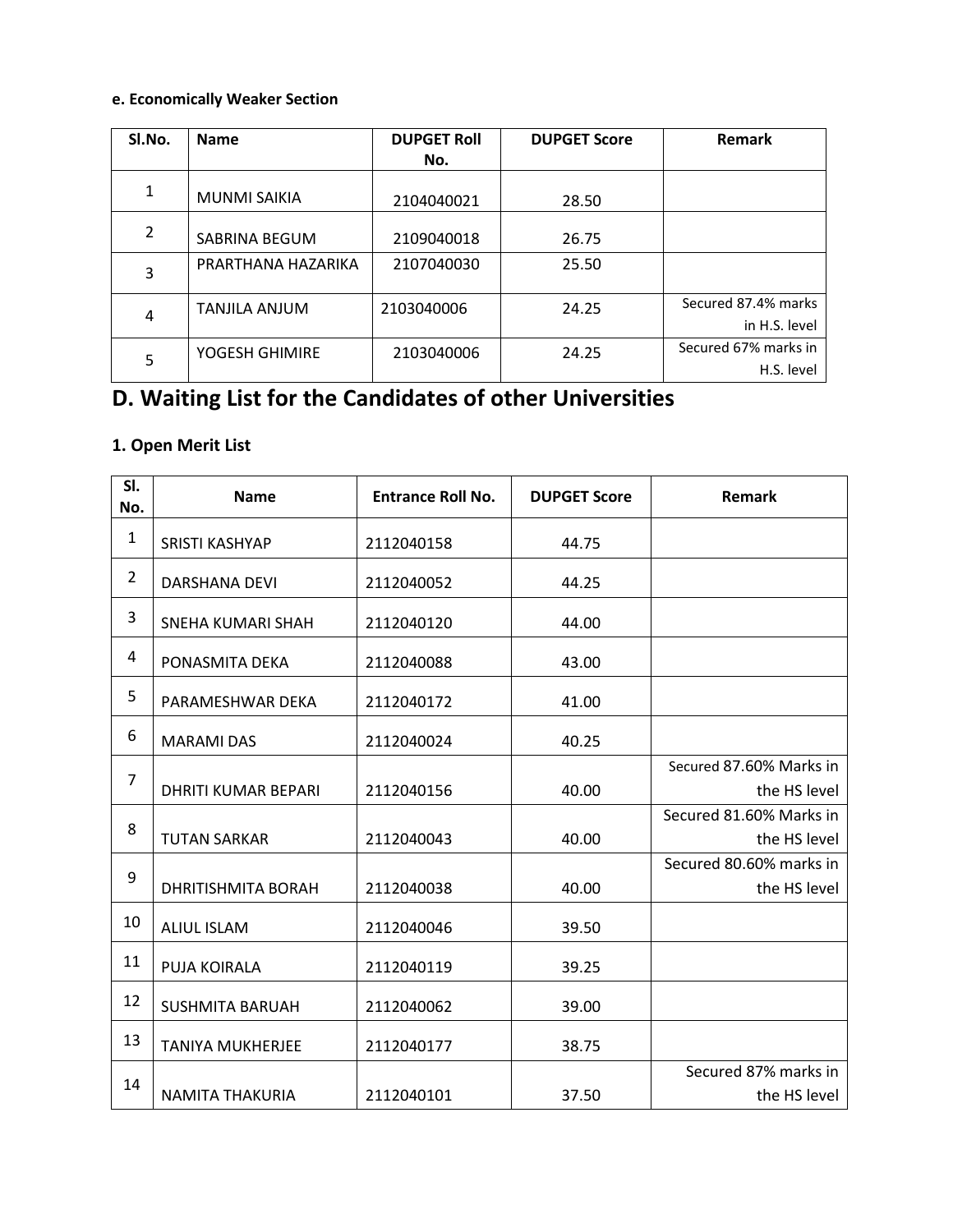|    |                         |            |       | Secured 82% marks in   |
|----|-------------------------|------------|-------|------------------------|
| 15 | <b>KUWALEE TALUKDAR</b> | 2112040025 | 37.50 | the HS level           |
| 16 | <b>NIRANJAN BORAH</b>   | 2112040139 | 37.25 |                        |
| 17 | <b>GAURAV KUMAR</b>     |            |       |                        |
|    | <b>BHATTACHARJYA</b>    | 2112040048 | 36.75 |                        |
| 18 | <b>SWAPNA PAUL</b>      | 2112040105 | 36.25 |                        |
|    |                         |            |       | Secured 88.6% marks in |
| 19 | NELASHREE PAWGAM        | 2112040127 | 35.00 | the HS level           |
|    |                         |            |       | Secured 87.2% marks in |
| 20 | <b>HARIPRIYA DEVI</b>   | 2112040099 | 35.00 | the HS level           |
| 21 | <b>BORSHA SAHARIA</b>   | 2112040160 | 34.75 |                        |
| 22 | <b>MANASHI CHETIA</b>   | 2112040155 | 34.50 |                        |

**a. OBC**

| SI.No.         | <b>Name</b>           | <b>Entrance Roll No.</b> | Remark |                         |
|----------------|-----------------------|--------------------------|--------|-------------------------|
| $\mathbf{1}$   | <b>SRISTI KASHYAP</b> | 2112040158               | 44.75  |                         |
| $\overline{2}$ | <b>DARSHANA DEVI</b>  | 2112040052               | 44.25  |                         |
| 3              | SNEHA KUMARI SHAH     | 2112040120               | 44.00  |                         |
| $\overline{4}$ | PARAMESHWAR DEKA      | 2112040172               | 41.00  |                         |
| 5              |                       |                          |        | Secured 87.60% Marks in |
|                | DHRITI KUMAR BEPARI   | 2112040156               | 40.00  | the HS level            |
| 6              |                       |                          |        | Secure 80.60% marks in  |
|                | DHRITISHMITA BORAH    | 2112040038               | 40.00  | the HS level            |

## **b. ST (P)**

| SI.No. | <b>Name</b>              | <b>Entrance Roll No.</b> | <b>DUPGET Score</b> | <b>Remark</b> |
|--------|--------------------------|--------------------------|---------------------|---------------|
| 1      | NELASHREE PAWGAM         | 2112040127               | 35.00               |               |
| 2      | <b>JURINA BASUMATARY</b> | 2112040138               | 25.75               |               |
| 3      | <b>MANDIRA DAIMARY</b>   | 2112040163               | 25.25               |               |
| 4      | RIYA BORO                | 2112040118               | 22.5                |               |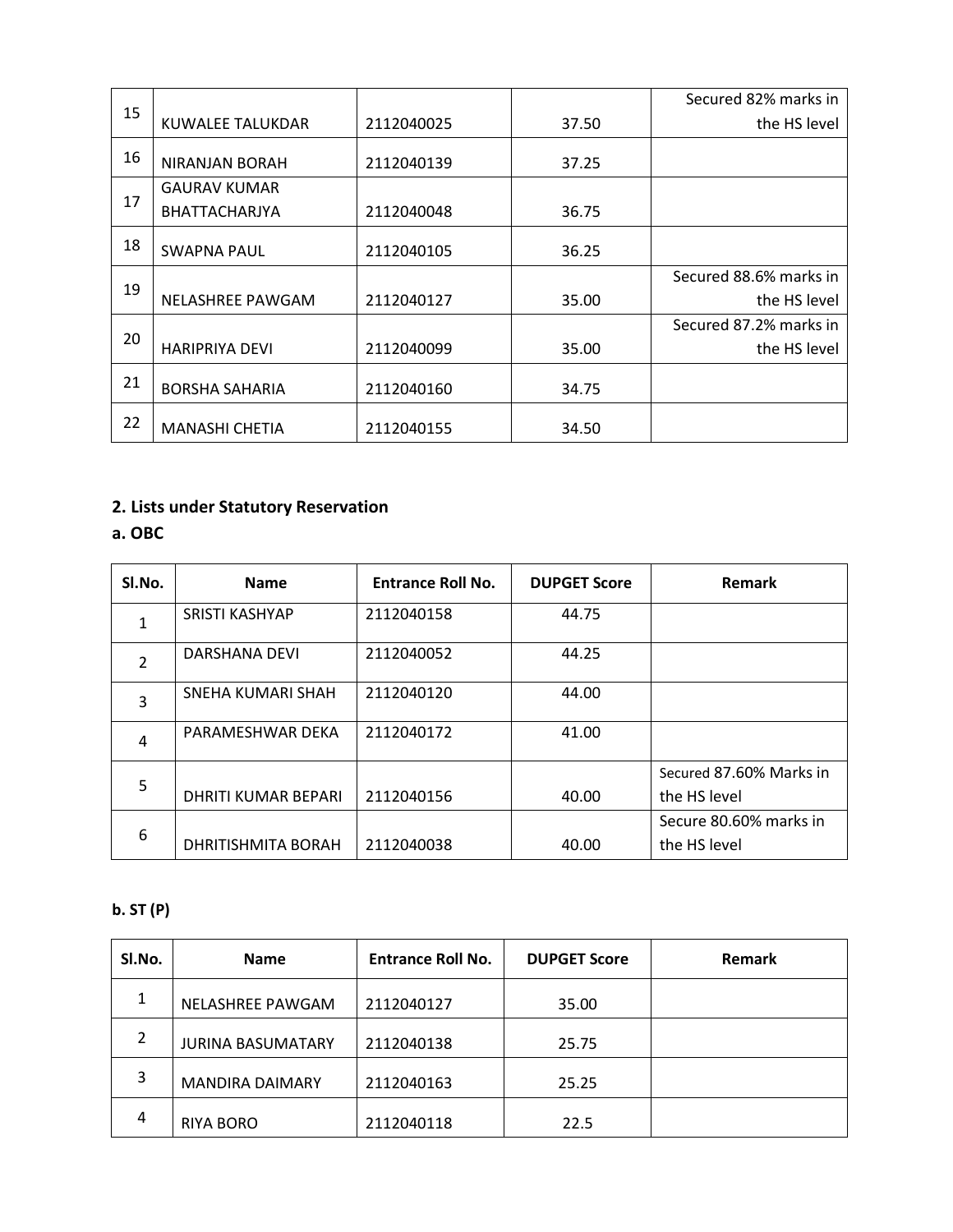| ٮ | SANGEETA SONOWAL  | 2112040096 | 18.75 |  |
|---|-------------------|------------|-------|--|
|   | <b>DOLLY YEIN</b> | 2101040039 | 18.00 |  |

### **c. SC**

| SI.No.                         | <b>Name</b>           | <b>Entrance Roll No.</b> | <b>DUPGET Score</b> |  |
|--------------------------------|-----------------------|--------------------------|---------------------|--|
|                                | <b>TUTAN SARKAR</b>   | 2112040043               |                     |  |
|                                | <b>BORSHA SAHARIA</b> | 2112040160               | 34.75               |  |
| 3                              | KABYASRI KASHYAP      | 2112040084               | 34.25               |  |
| <b>TANUSHREE TALUKDAR</b><br>4 |                       | 2112040001               | 24.75               |  |
| 5                              | HIMASHREE DAS         | 2112040047               | 24.00               |  |

## **d. ST (H)**

No Applicant

### **3. Economically Weaker Section Category**

| SI.No.         | <b>Name</b>              | <b>Entrance Roll No.</b> | <b>DUPGET Score</b> | Remark |
|----------------|--------------------------|--------------------------|---------------------|--------|
|                | <b>ALIUL ISLAM</b>       | 2112040046               | 39.50               |        |
| $\overline{2}$ | <b>NIRANJAN BORAH</b>    | 2112040139               | 37.25               |        |
| 3              | <b>FAJALUDDIN MASHUD</b> | 2112040185               | 33.00               |        |
| 4              | PARISHMITA DEKA          | 2112040176               | 31.00               |        |
| 5              | <b>SAURAV DEURI</b>      | 2112040057               | 29.50               |        |
| 6              | PABITRA SARMAH           | 2112040171               | 28.75               |        |

#### **Notes:**

- 1. This list is provisional. **The candidates shall have to produce all the relevant testimonials in original before the Admission Committee at the time of Counseling failing which the candidate shall forfeit the candidature.**
- 2. The candidates provisionally selected for admission must appear in the counseling to be held on **8 th October, 2021 from 10:00 A.M.** in the office of the Head, Department of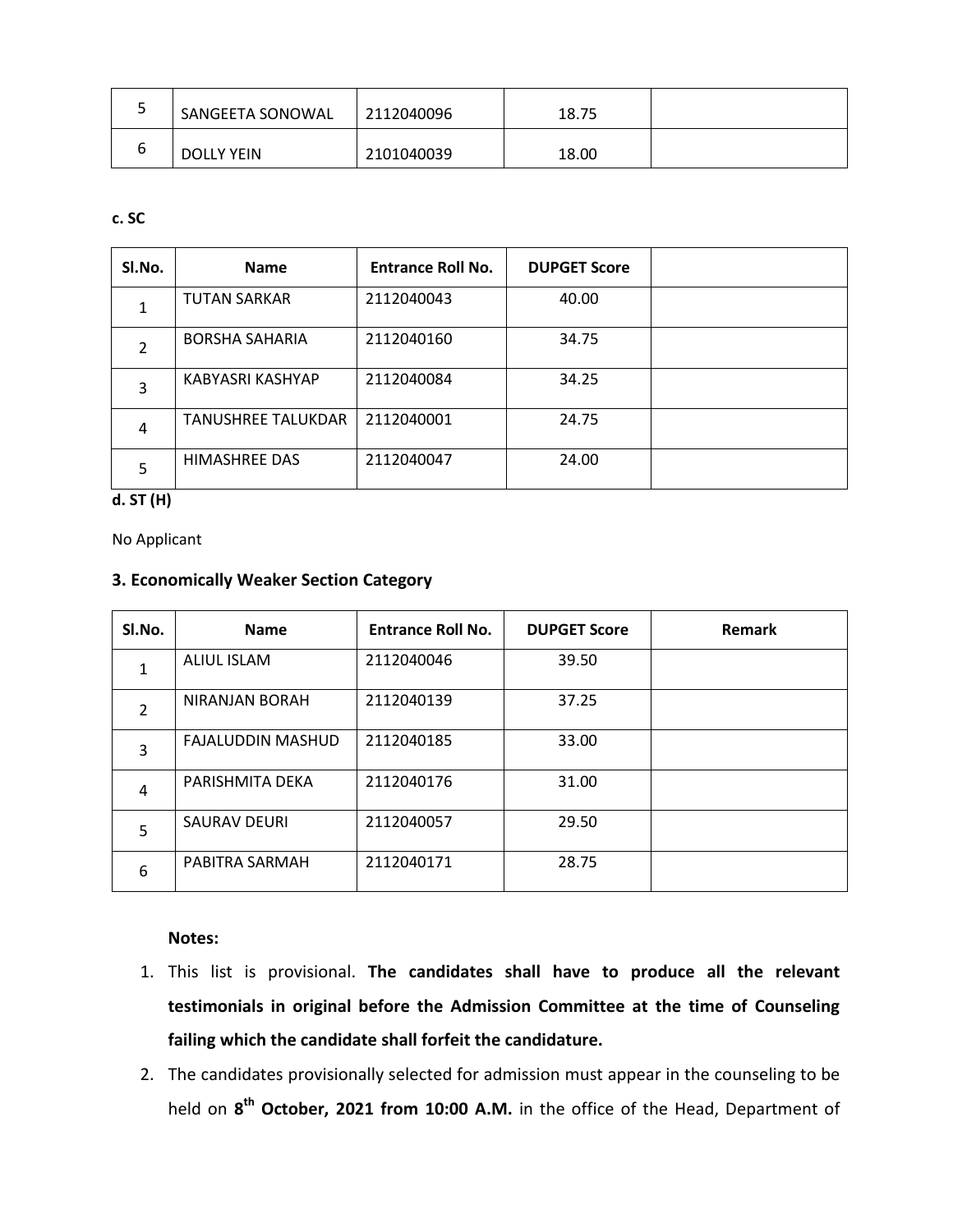Economics, Dibrugarh University. Candidates must report at 9:45 a.m. positively. **The candidates must submit the following documents at the time of counseling**:

- i) Self-attested photocopies of all pass certificates.
- ii) Self-attested photocopies of all marksheets.
- iii) Self-attested photocopy of the caste certificate (if selected under reserved category).
- iv) A self-attested copy of the online application form submitted by the applicant.
- v) A self attested copy of the Domicile Certificate/Permanent Residence Certificate (PRC) of Assam for claiming the fee waiving benefit and Statutory Reservation.
- vi) Undertaking on 'Provisional Admission' (Format of undertaking shall be available in the University website).
- 3. The candidates provisionally selected under the Statutory Reservations must produce PRC of Assam
- 4. The candidates who passed B.A./ B.Sc. prior to 2021 shall have to produce Gap Certificate.
- 5. In case of equal Score in DUPGET, the candidates securing higher percentage of marks at H.S. level are placed higher.
- 6. Admission from the waiting list against the vacant seats, if any, shall take place on **8 th October, 2021 from 3:00 p.m.** Candidates must report at 2:30 p.m. positively.
- 7. The Department of Economics has the provision of 7 (seven) endowment seats, which will be filled up on the basis of the DUPGET score from the candidates aspiring admission against endowment seats. Interested candidates can submit their application in plain paper either in the office of the Head, Department of Economics or through email id pranjalprotim@dibru.ac.in on or before  $11<sup>th</sup>$  October 2021. The candidate should mention their DUPGET score, DUPGET Roll No., and Phone number. The list will be notified on 22<sup>nd</sup> October, 2021.
- 8. **Anti-Ragging Declaration: Admitted students are directed to submit the ANTI-RAGGING undertakings as instructed in the website on or before 22.10.2021, failing which their seats may be forfeited.**